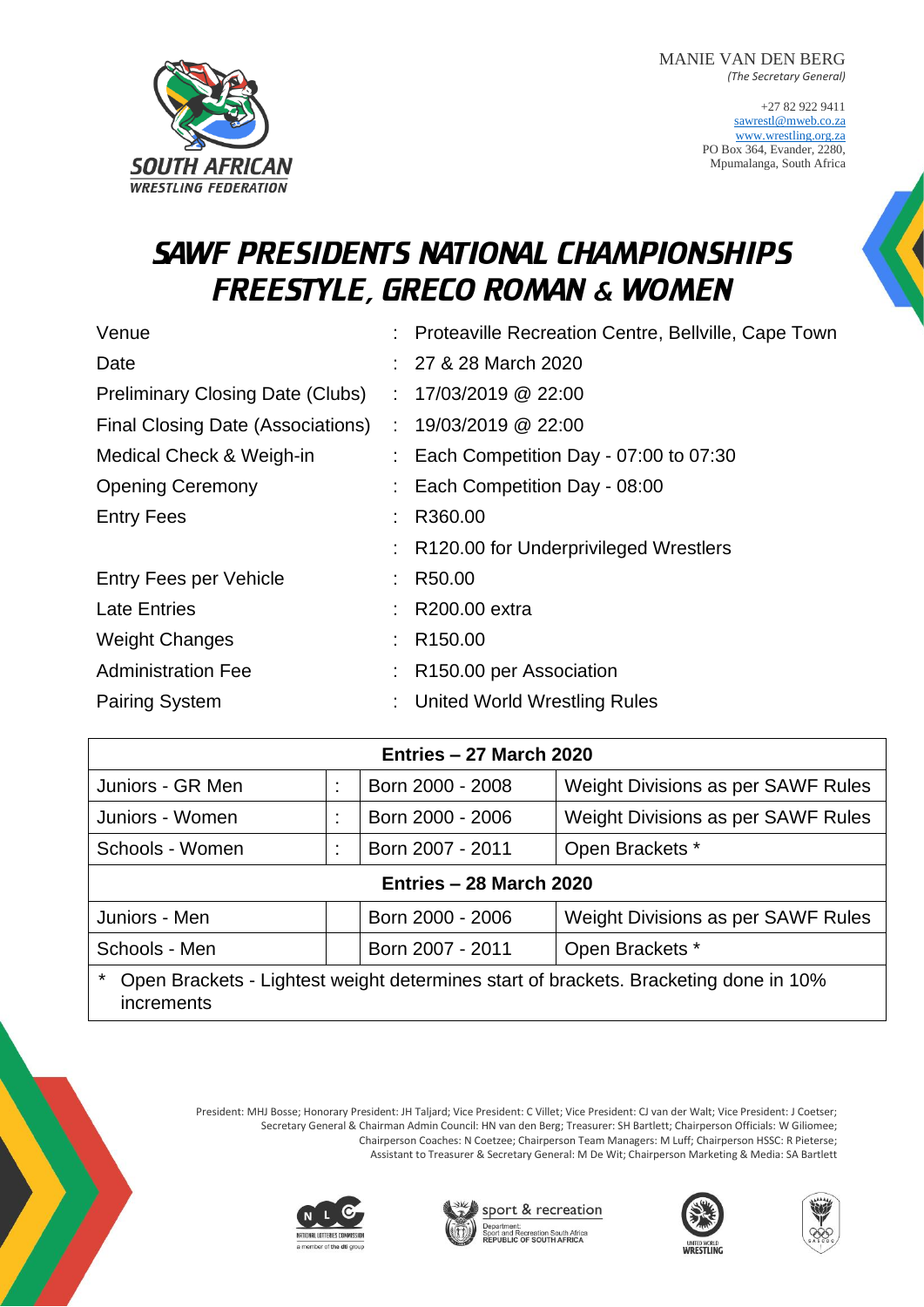



**Note:**

- **No novice wrestlers may enter the president's division. Novice wrestlers are those who have registered with the SAWF for the first time.**
- **Minimum weight of 25kg to participate in the Junior (FS & FW) division applies, wrestlers weighing less than the minimum weight will not be allowed to participate please make sure BEFORE entering for the championships.**

### **Medical Rules - Potentially Infectious Skin Lesions**

The purpose of the pre-competition medical check is not to eliminate wrestlers from competition but the SAWF is obliged to ensure the health and safety of all participants during competitions.

To decide if a lesion is infectious or not can be very difficult. For this reason, the opportunity to present a letter from a Medical Doctor or Dermatologist exists, to certify activity or non-activity of suspicious lesions.

The letter from the Doctor / Dermatologist should not be older than seven (7) days and must state where the suspected lesion / mark is and confirm that it is not infectious;

This letter must be handed in to the medical examination officials at the pre-competition examination.

If no letter is submitted the medical practitioner or, in the absence of a medical practitioner, the HSS Council member on duty will apply the rules regarding the strapping of skin lesions, keeping in mind the safety of other participants at the competition.

Only HSS approved strapping will be used to cover an secure the lesion - the cost of which will be passed onto the association by the SAWF treasurer.

#### **NO WRESTLER WITH SKIN LESIONS OR CONTAGIOUS MEDICAL CONDITION IN AND AROUND THE FACE AS WELL AS THE NECK OR HAIRLINE WILL BE ALLOWED TO WRESTLE.**

It may occur that a lesion was not seen during the pre-competition medical, for various reasons. The main reason often is that the wrestler has hidden the lesion by applying make-up to it.

Should the lesion appear through the day the above guidelines will be applied.

In the event of a dispute the senior team manager may request the tournament secretary to convene a panel consisting of the tournament secretary, SAWF refereeing delegate, the SAWF HSS delegate and the SAWF coaches delegate to rule on the matter - their decision is final, and no further representations will be considered.

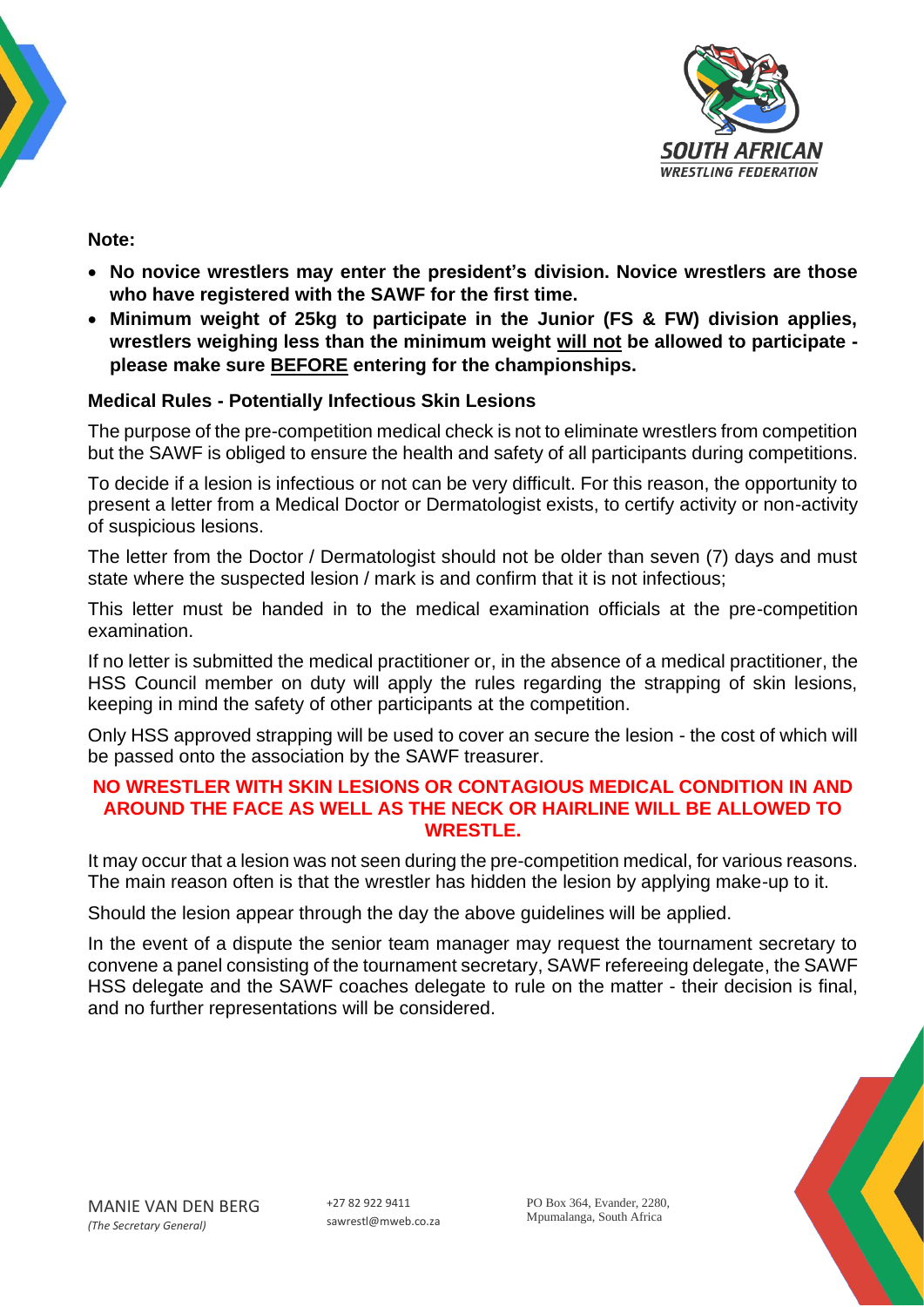

## **Tournament Rules and Regulations**

- Please keep traffic conditions in mind in and around the venue to ensure that you arrive on time - no wrestler will be allowed to weigh in after the official weigh in has ended.
- Referees and Judges to report to the SAWF referee delegate before **06:45** and immediately after weigh-in a short, compulsory, information session and rule discussion will take place.
- All wrestles to be correctly registered with the SAWF through eTMS.
- All entries to be done on eTMS before the final closing date.
- Late entries accepted up until the end of the official weigh-in.
- Entries on the day of the competition will only be accepted from the head team manager.
- Entry fees are non-refundable except in the case of withdrawal for medical reasons medical certificates to be submitted to the tournament secretary **BEFORE** the end of the official weigh-in.
- All referees, judges, team managers, coaches, HSS officials and tournament administrators must be entered on eTMS before the final closing date.
- All delegates must register by scanning in their barcoded membership card at the designated scanning point.
- Associations to submit the names of their senior team manager (one per association) to the secretary of the team managers council the **Monday** before the competition.
- Weigh-in and officials' cards will only be handed to the senior team manager.
- The senior team manager is responsible for:
	- o Ensuring their team is ready for the opening ceremony
	- o Withdrawal of wrestlers for any reason
	- o Querying results or pairing/program errors please note this is to be done at the Team Manager's station and not directly with the tournament administrators.
	- o Late entries of wrestlers or officials on the day of competition with the tournament secretary – with permission from the association's secretary general or president.
	- o Signing off final entries after weigh-in at the tournament administrator changes after the start of the competition cannot be made.
- All wrestlers in single brackets must remain for the opening and need to check with the tournament secretary before leaving - doping control may require the wrestler to give a sample and should the wrestler not be available a missed test will be recorded, which is a doping offence and could lead to sanctions being imposed.
- Uncontested (single brackets) wrestlers will receive their medals directly after the opening on the podium, team managers to ensure the wrestler is ready and dressed accordingly.
- Officials are only allowed to participate in one role during the competition eg. Only as coach or team manager and not both.
- The medal ceremony will proceed directly after the finals and wrestlers must be present to receive their medals.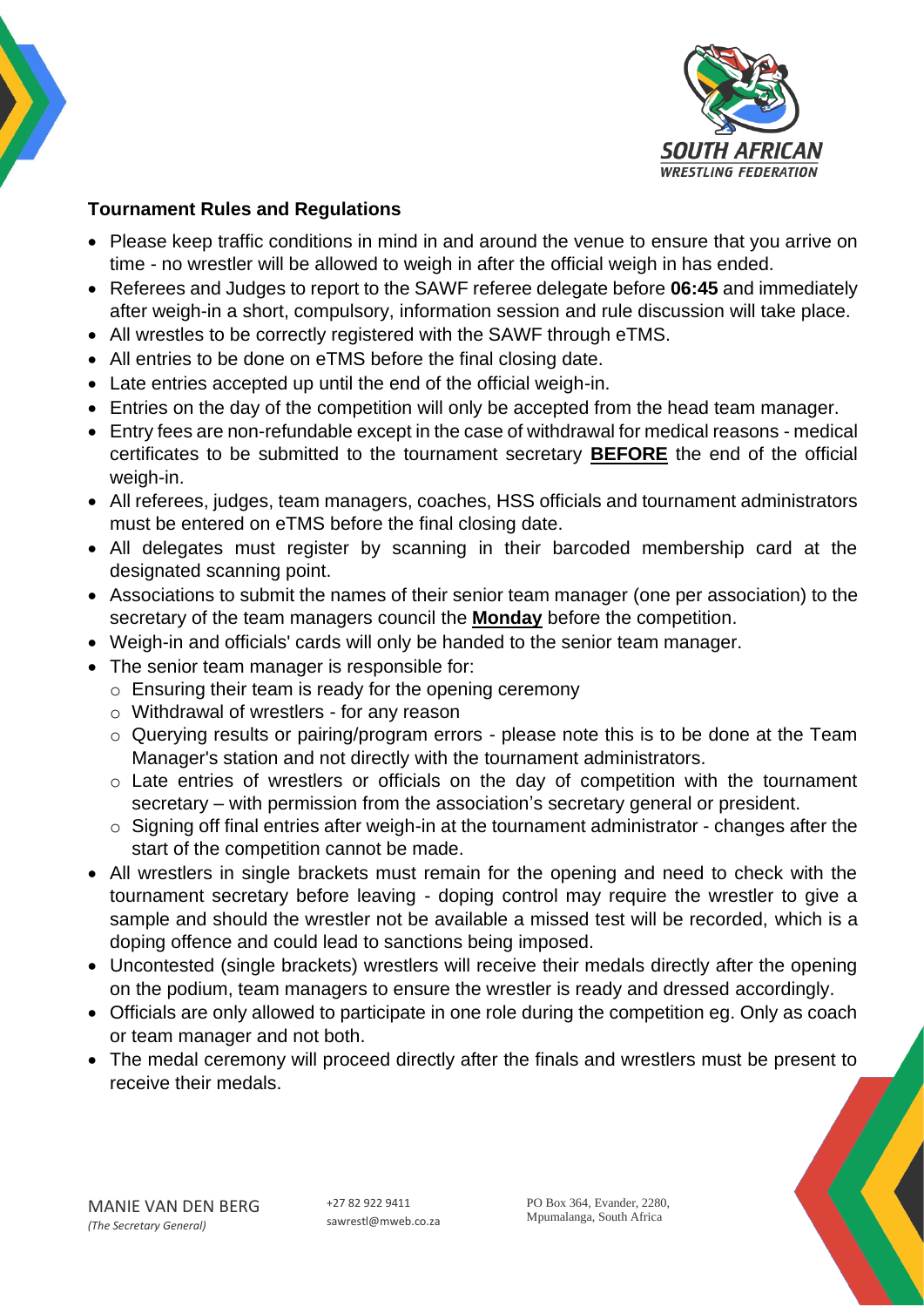



• Team managers to ensure that the wrestlers are correctly dressed (club, association or national track suite) and are ready to collect their medals when announced. Wrestlers who are not correctly dressed **WILL NOT** be allowed to collect their medals on the podium.

Good luck to all our athletes and officials - we hope you all have a successful competition but most importantly that you enjoy the day with us.

**Link to live results, programs and pairing sheets can be found at the following link <https://emms.wrestling.org.za/public> and be sure to share all your photos and videos on our [Facebook](https://www.facebook.com/WrestingSA/) page as well!**